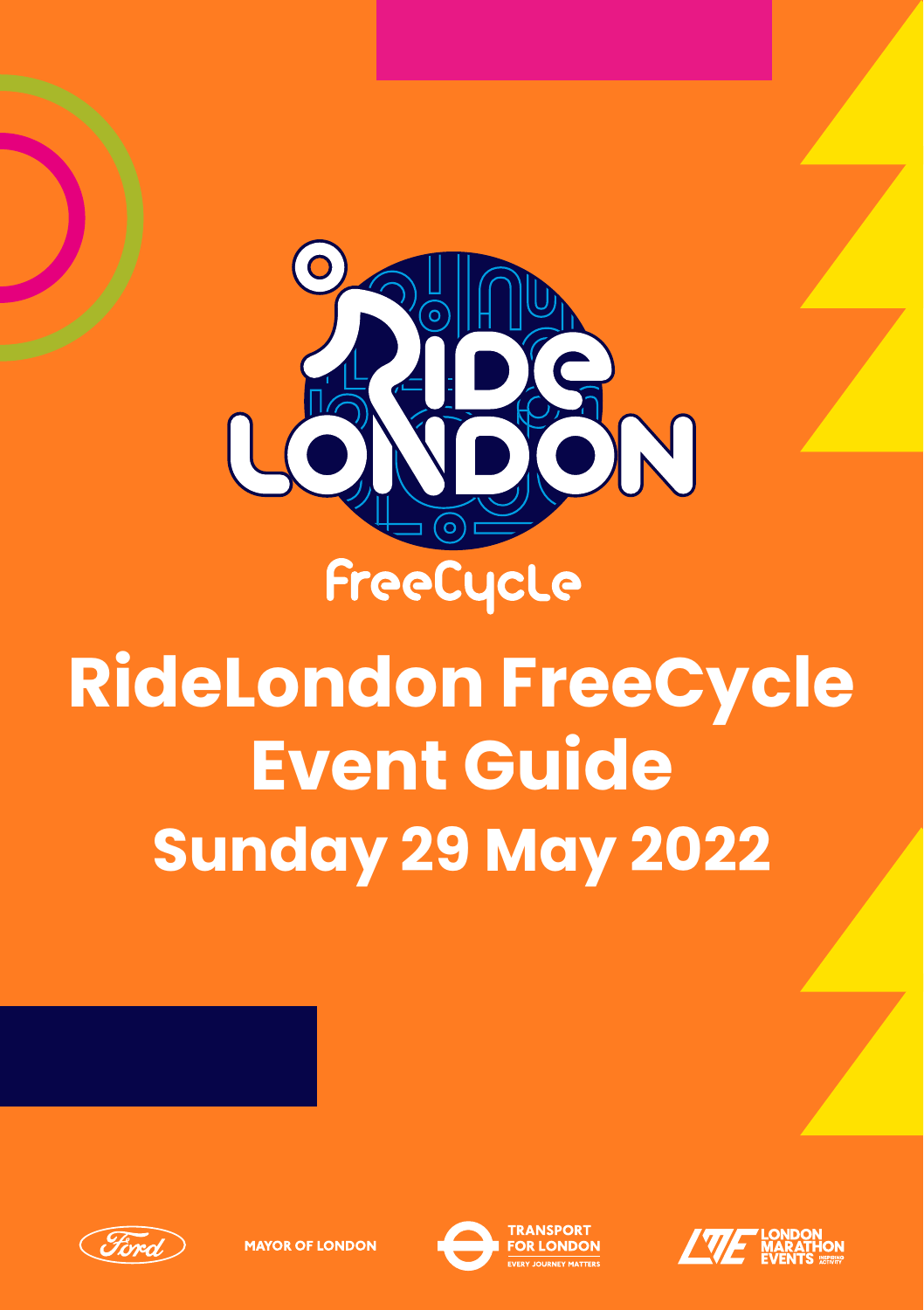# RideLondon Sunday 29 May 2022



# **We're looking forward to welcoming you to RideLondon FreeCycle on Sunday 29 May!**

It's more than just a chance to cycle some of the city's most famous streets without any traffic in your way – although that's awesome in itself – we want to create a carnival atmosphere, so expect to encounter circus stilt bikes, penny farthings and music bikes banging out tunes as you ride. You'll also pass plenty of entertainment provided by bands, choirs and DJs to help you keep pedalling in rhythm!

| Timetable<br>10:00 to 15:00: | RideLondon FreeCycle route is open                           |
|------------------------------|--------------------------------------------------------------|
| 10:00 to 16:00:              | RideLondon FreeCycle Festival Zones are open                 |
|                              | 15:45 to approx 17:45: RideLondon Classique pro women's race |

#### **The route**

The 2022 RideLondon FreeCycle route (see map on next page) passes some of central London's most famous locations, from St Paul's Cathedral and Pall Mall to the Southbank and Somerset House. This is the first time in the event's history that you'll be able to cross over the Thames via Waterloo Bridge and ride along Southbank, so there'll be plenty to feast your eyes on as you cycle. *[Click here to find out more](https://www.ridelondon.co.uk/our-rides/ridelondon-freecycle)*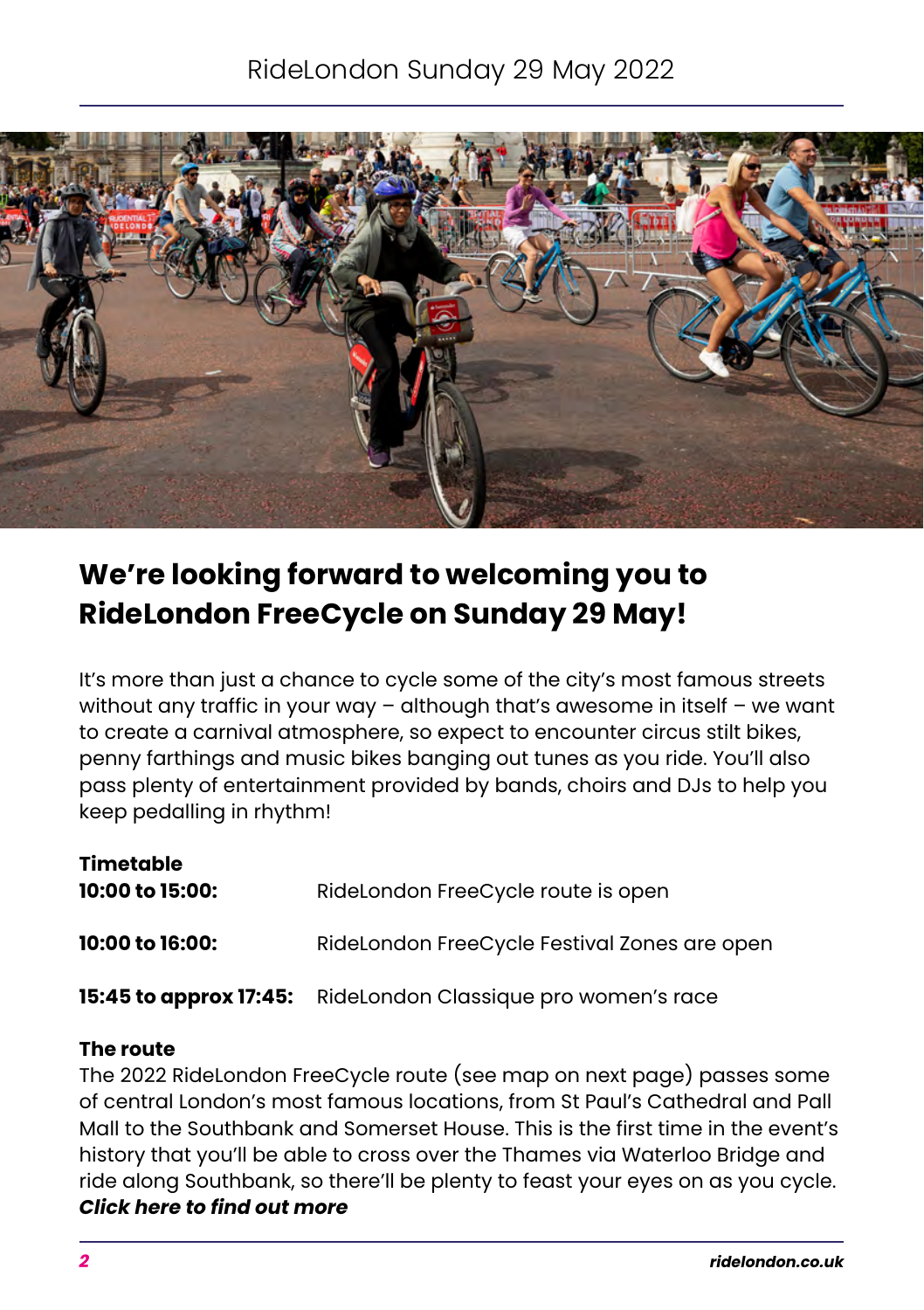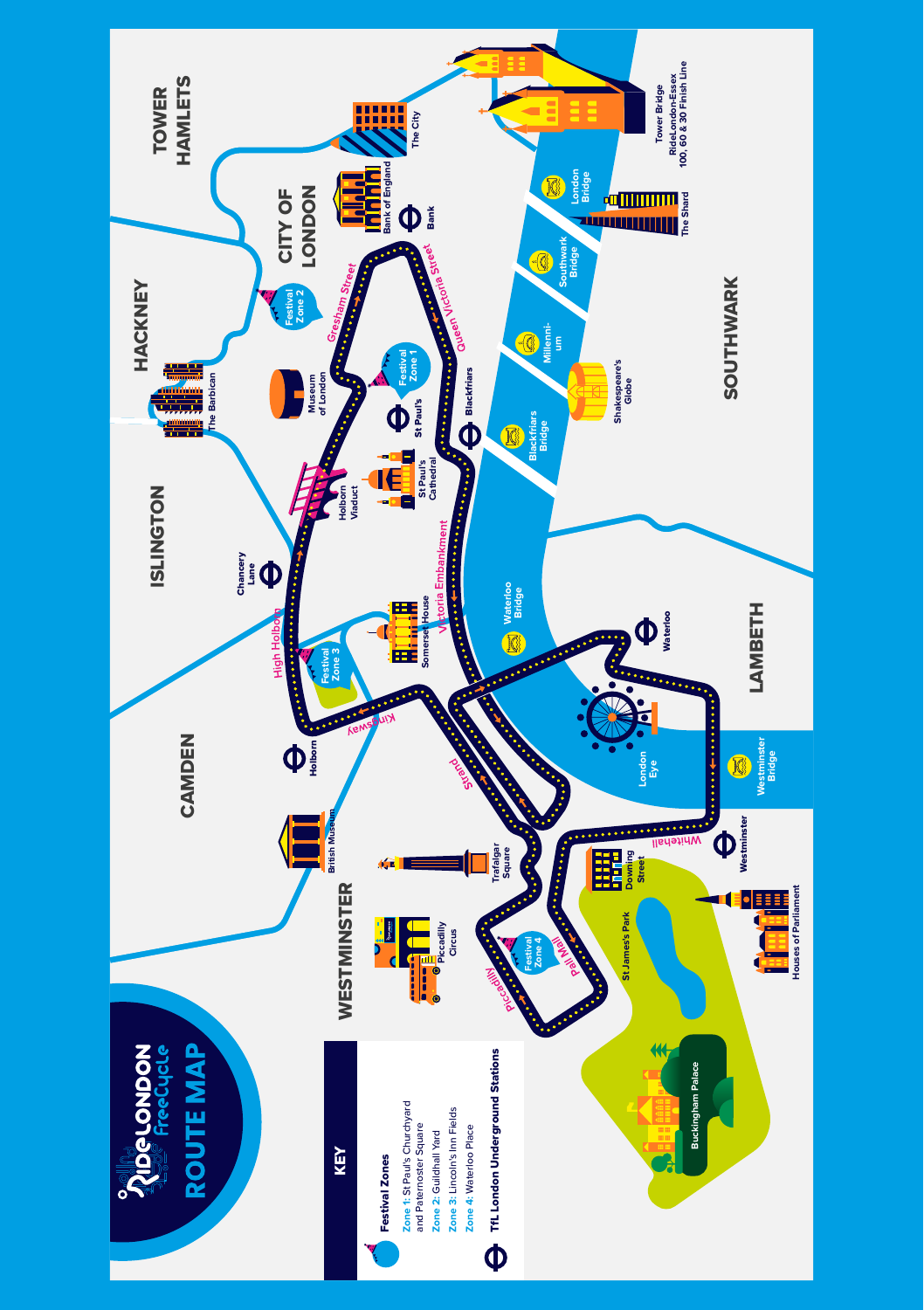## **The free Festival Zones**

Look out for the four free Festival Zones on the route at Lincoln's Inn Fields, Waterloo Place, Guildhall Yard and St Paul's Churchyard and Paternoster Square. They're the perfect places to stop to rest your legs and have some refreshments while enjoying the fun, free, family-friendly activities on offer to a soundtrack of live music and DJs.

#### **Go Electric**

Ford will be bringing their Go Electric roadshow to the St Paul's Churchyard Festival Zone at RideLondon FreeCycle. Visitors will be able to check out the brand's hybrid and electric vehicles and learn more about the benefits of driving them.

#### *[Click here to find out more about](https://www.ridelondon.co.uk/our-rides/ridelondon-freecycle/festival-zones)  [our Festival Zones](https://www.ridelondon.co.uk/our-rides/ridelondon-freecycle/festival-zones)*

All Festival Zones have an Information Point in case you need assistance. Other useful facilities at each Festival Zone include:

- Bike mechanic service provided by local bike repair service NipNip
- Medical point
- Welfare Team
- **Toilets**
- Bike parking: don't forget your lock!

#### **Led Rides**

If you signed up for a London Cycling Campaign Led Ride when you registered for RideLondon FreeCycle, check your confirmation email for details of the ride(s) you signed up for. We'll also email by the end of Thursday 26 May to confirm your start location and time, plus your return ride location and time.



#### **Park the Car**

As part of Ford's Park the Car campaign, drivers are being encouraged to leave their cars at home for short journeys and cycle or walk instead. Ford is supporting the London Cycling Campaign's Led Rides (see above), which will bring people to the RideLondon FreeCycle route from the 32 London boroughs, and will be providing the Led Ride leaders with branded blue outerwear so they're easy to spot.

#### *[Click here for more on Led Rides](https://www.ridelondon.co.uk/our-rides/freecycle-led-rides)*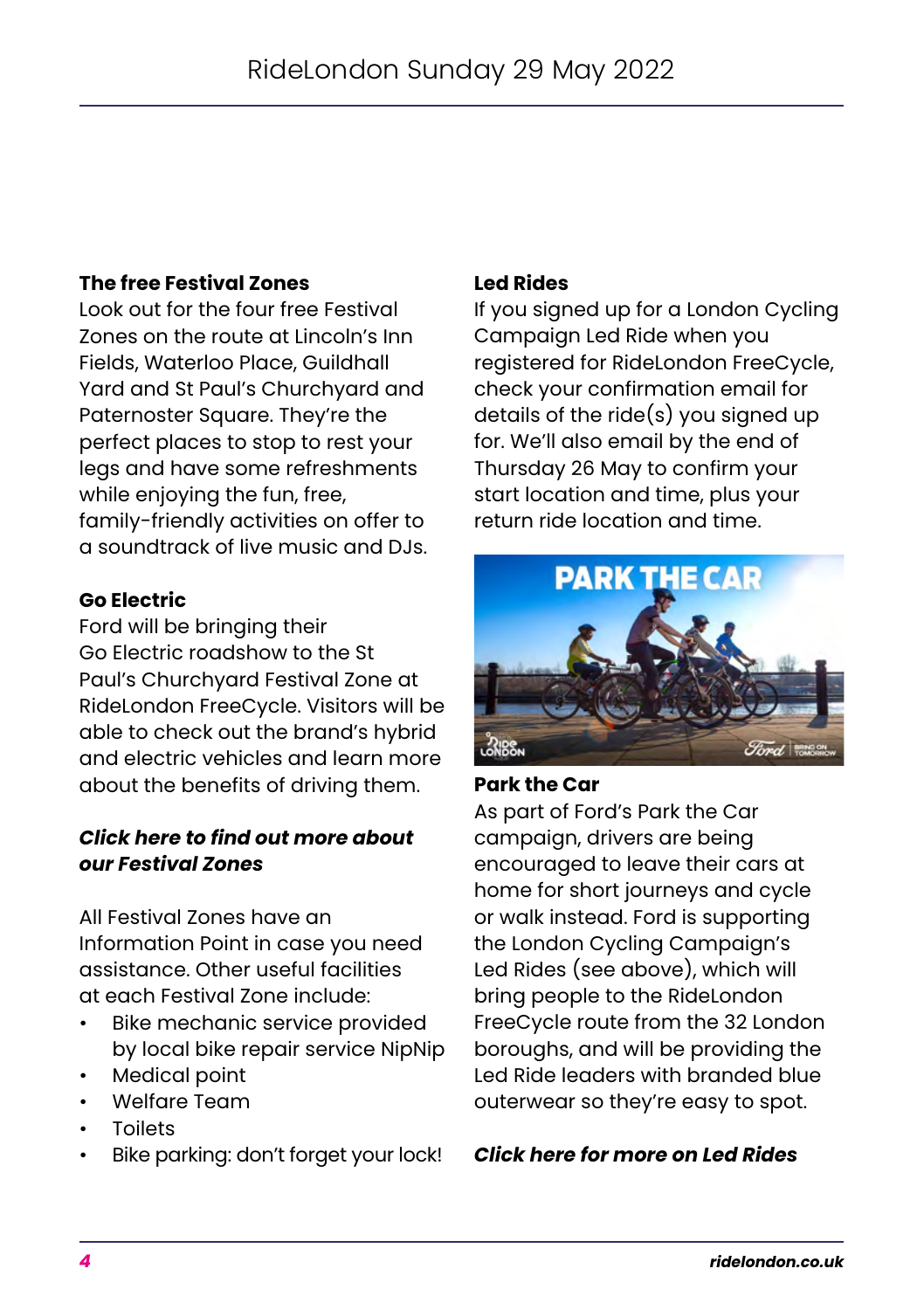## **Sticking together safely**

To help you and any family and friends you're riding with find each other easily should you get separated on the RideLondon FreeCycle route, we're installing coloured flags at every half mile. You can use these as meeting points and distance markers – so if you're riding with children, for example, you could tell them not to go any further than the next flag.

If you need help along the way, you can find members of our Welfare Team at each of the Festival Zone Information Points, as well as at the Info Point on the Southbank at Concert Hall Approach.

#### **Santander Cycles**

Extra Santander Cycles will be available close to the RideLondon FreeCycle route on Sunday 29 May. The following docking stations near the route will have staff on hand to create extra space to dock bikes and provide more cycles to hire:

- Waterloo Place
- Waterloo Bridge
- Lincoln's Inn Fields
- Craven Street

To save 20 per cent on a Santander Cycles annual membership, use the discount code **RideLondon22** in the Santander Cycles app or online. Please note the discount code can only be redeemed until 10 June 2022.